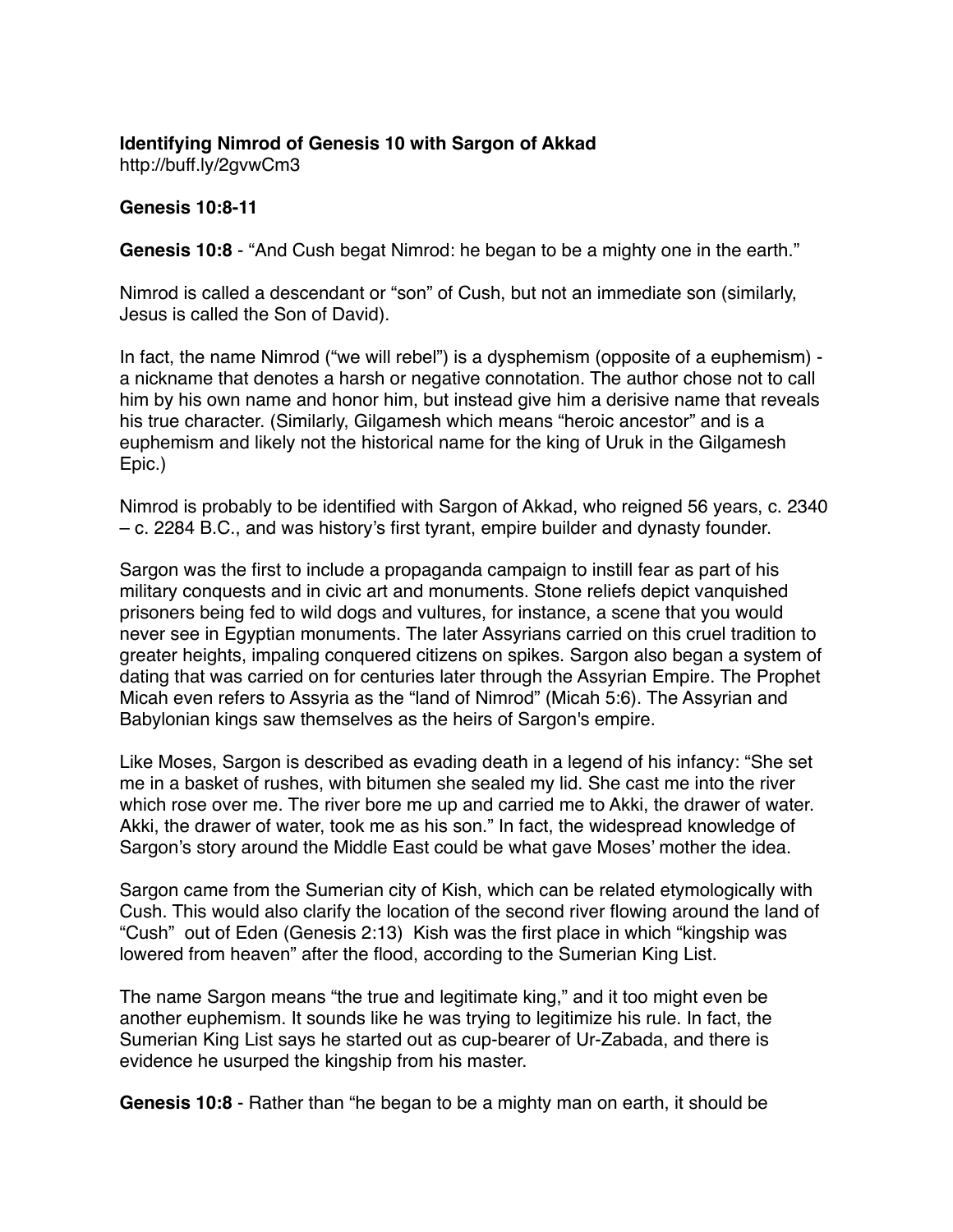translated "he profanes, or acted irreverently" as a "mighty man" on the earth. The Nephilim were also described as "mighty men which were of old, men of renown" (Genesis 6:4).

Mighty "hunter" can also mean "slaughterer." "Before the Lord" means "in the face of, in defiance of" the Lord.

**Genesis 10:10** - "And the beginning of his kingdom was Babel, and Erech, and Accad, and Calneh, in the land of Shinar."

The list of cities should logically begin at the south and go north. "Calneh" is not a town, but should be read as "were all of them" i.e. all the cities that were in the land of Shinar (Sumeria).

**Genesis 10:11** - "Out of that land went forth Asshur, and builded Nineveh, and the city Rehoboth, and Calah,"

Actually, not Asshur, but Nimrod continued his conquests to include destroying and then rebuilding Asshur, Nineveh, etc.

#### **Where was the Tower of Babel?**

The name of the city of Babel (confusion) could also be a biblical dysphemism. In Hebrew, "Babel" is from the verb balal, which means to "confuse or confound." The phrase "Tower of Babel" does not appear in the Bible; it is always "the city and its tower" or just "the city." In Akkadian, Babel/Babylon means the "Gate of God", from bab-ilu  $($  bab "gate" + ilu "god").

The city in which the Tower was built was probably not Babylon but Eridu in far southern Sumer. The Babylonian creation account says, "All lands were sea, then Eridu was made." The earliest known ziqqurat (from zaqaru, to be high) is at Eridu, dated in its earliest level to the Ubaid period (5000-3500 B.C.) Baked brick technology is dated to ca. 3100 B.C. The Tower would have been the first, an experiment, and thus earlier. (For comparison, the earliest Egyptian pyramid is the Pyramid of Djoser, constructed 2630 B.C.–2611 B.C. during the third dynasty.)

Further, Enki, the god of Eridu, is appealed to in a Sumerian epic entitled "Enmerkar and the Lord of Aratta" that mentions the confusion of languages and people yearning for a return to unity. (See [https://en.wikipedia.org/wiki/](https://en.wikipedia.org/wiki/Enmerkar_and_the_Lord_of_Aratta) [Enmerkar\\_and\\_the\\_Lord\\_of\\_Aratta](https://en.wikipedia.org/wiki/Enmerkar_and_the_Lord_of_Aratta))

Eridu was founded ca. 5400 B.C.on the then shoreline of the Persian Gulf. There was some confusion by ancient historians between Babylon and Eridu. One name of Eridu in cuneiform logograms was pronounced "NUN.KI" ("the Mighty Place") in Sumerian, but much later the same "NUN.KI" was understood to mean the city of Babylon. The much later Greek version of the King-list by Berossus (c. 200 B.C.) reads "Babylon" in place of "Eridu" in the earlier versions, as the name of the oldest city where